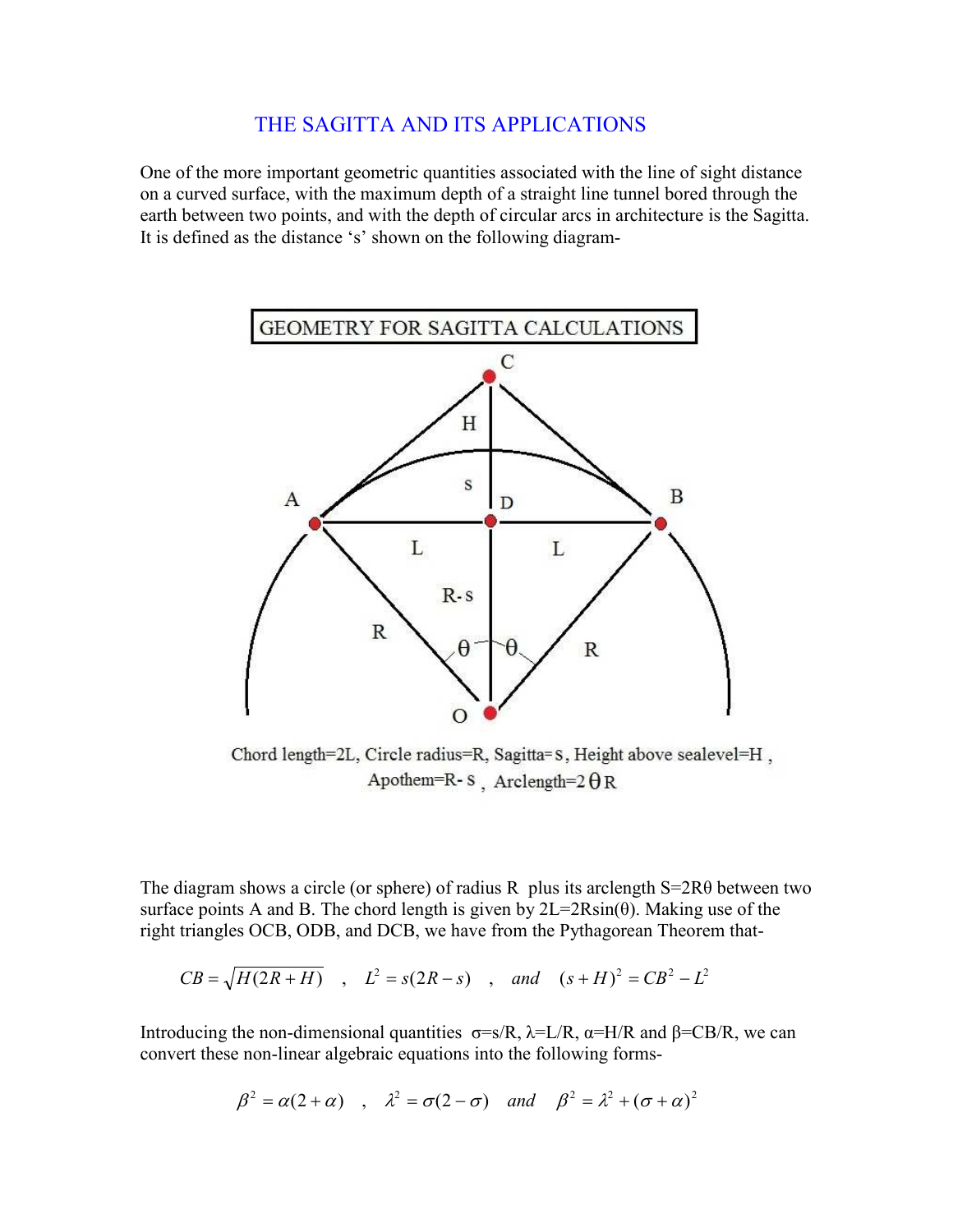In adition, we have  $tan(\theta) = (\alpha + \sigma)/\lambda$  from the above figure. If we now ask what is the relation between the line of sight  $BC=BR$  and the height  $H=\alpha R$  above sea level on the earth's surface, we find from the quadratic formula that-

$$
\alpha = -1 + \sqrt{1 + \beta^2} \approx \frac{\beta^2}{2} - \frac{\beta^4}{8} + O(\beta^6)
$$

Retaining only the first term in the expansion, one obtains the well known Sagitta Formula that the line of sight distance CB viewed from a ship at height H above the water surface is-

$$
CB \approx \sqrt{2HR}
$$

Sailors are quite familiar with this formula and it is the reason the crows nest on old time sailing ships where placed at the highest possible point on the ship. At a height of H=100ft a seaman can peer out a distance of just sqrt( $200x3960x5280$ )=64666.52 ft=12.247miles when the water surface is smooth. The distance one can see will actually be larger if one is looking at something which rises above the water level such as the cliffs of Dover in England when viewed from Calais in France. I remember several years ago looking toward England from the D-Day landing beaches in France and could see no land across the channel. This was clearly due to the one hundred miles separating the two countries there. The effectiveness of water skimming missiles such as the Exocet is that line of sight radars are unlikely to detect such missiles in time to initiate evasive maneuvers.

Let us next look at another problem which can be treated by the above results. Consider digging a straight tunnel from point A to point B on the earth. Its length will be the chord 2L and the maximum depth reached below the earth's surface will be the Saggitta value of s. In non-dimensional terms we have-

$$
\sigma = 1 - \sqrt{1 - \lambda^2} \approx \frac{\lambda^2}{2} + \frac{\lambda^4}{8} + O(\lambda^6)
$$

Thus the first approximation shows that the tunnel length relates to the maximum depth as-

$$
2L = AB \approx 2\sqrt{2sR}
$$

If one were interested in building such a tunnel connecting say New York City with Washington DC we would be dealing with a distance as the crow flies of  $2L = 204$  miles and a mean earth radius of  $R = 3960$  miles. The tunnel would pass about  $s=1.3$  miles below Philadelphia. If one could eliminate all friction for an object passing through such a tunnel, it would require no energy expenditure. The object would start from rest at one of the cities, accelerate till reaching a maximum speed at the half way point and then decelerate until coming to rest at the other city. That is, the object undergoes Simple